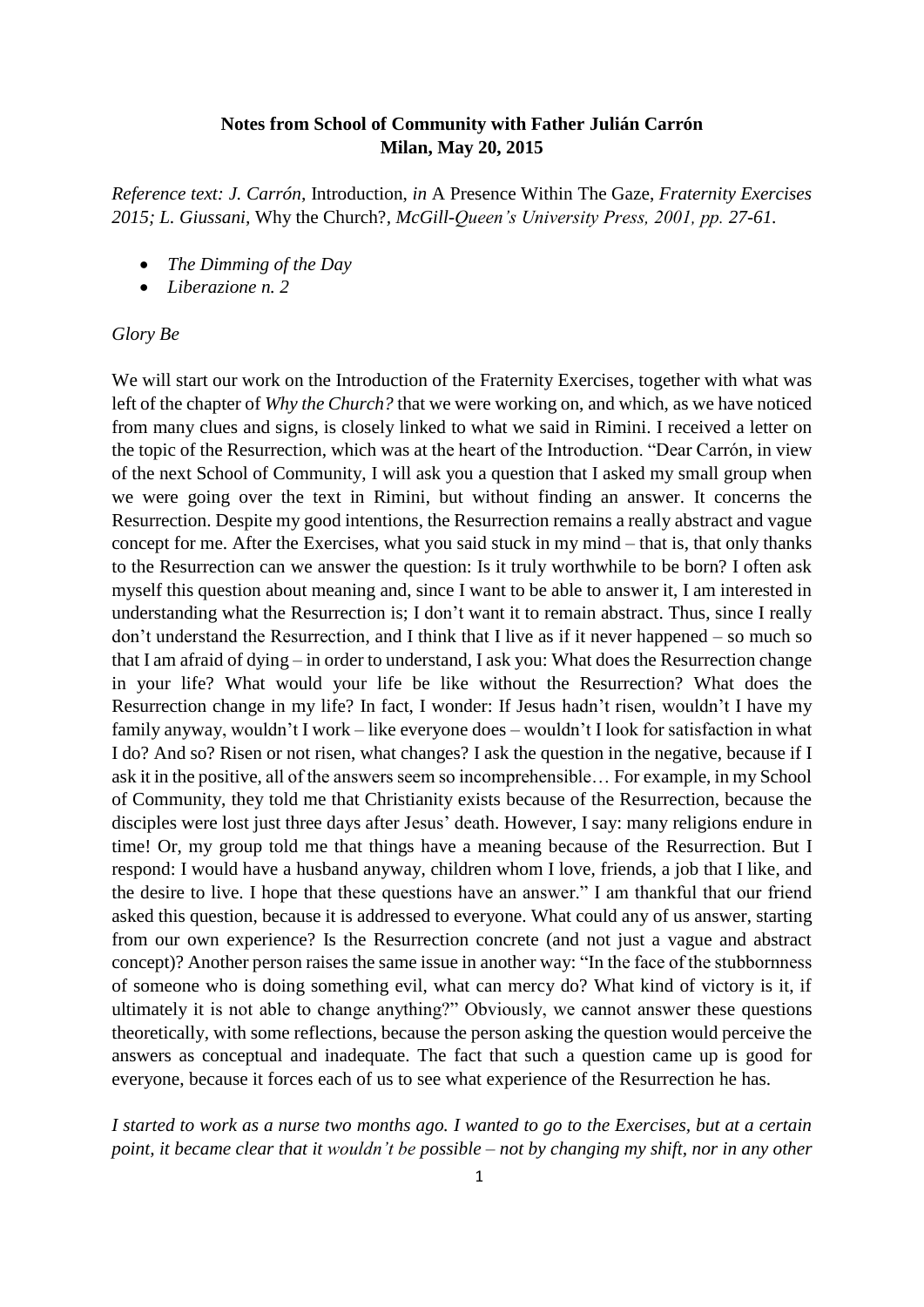*way. As I spoke with a friend about it, he immediately told me, "It is clear that you have to stay home and go to work. Let's see what is there to be discovered already today, as you wait for those days." In front of his position, which was so reasonable and simple, I started to look at that fact much more freely: I desire everything already now; I desire to encounter You now. And the same thing happened again when I had dinner with some friends on the Thursday evening before the Exercises started. In front of those friends, it was impossible to say that Jesus was forgetting me. And yet I woke up at 5:30 the next morning, so tired that I didn't want to get up. But I had to, so I got up and ran to the hospital, where my coworkers were very unmotivated, they didn't want to work, and the ward was a nightmare. I started to prepare the treatments before going into the rooms. A thought was troubling me: How can I say that all of this is not "less" in comparison to what is about to happen in Rimini? Within that sorrow, the faces of those true friends whom I had seen the evening before came back to me, the longing for Christ, that is, for that gaze that alone defines me. Then I stared to go into the rooms with that turmoil in my heart, and I found myself loving my patients, my coworkers, and that nightmare of a ward. However, what turned me around the most was facing a patient who was shouting at me because the doctor had changed his treatment without telling him in advance and, rightly so, he was asking for an explanation. I listened to him until he calmed down, and then we tried to understand why his treatment had been changed, also consulting his doctor when he arrived. When I left the room, another nurse looked at me and said, "Excuse me, I heard the scene that man was making from the hallway, and you have this face?! How is it possible? I expected to find you devastated, or in any case to see you leave the room after two minutes. He doesn't deserve your time. You know, sometimes I wonder why I do my job with such dedication if, in the end, you don't get anything back. Then you might as well do it without love." My coworker gave me a jolt, because her question was true. I asked myself: Why can everything suddenly become "for me"? Why can reality, even when it is not attractive, even when it is a far cry from being beautiful, become the dearest thing in the world? Why can one love? As I started to work on the Introduction of the Exercises, I was struck when you spoke of the Resurrection within the gaze. In fact, that tiny opening that silently made its way into my heart while I started to work, that longing for Jesus, missing my friends, is the victory of Jesus in my life. The truth of reality is the Risen Jesus. The truth of my crazy ward, my coworker, my patient, is that gaze that entered into my life and pierced my heart forever, to the point that I can even wake up listless and still miss it again. What defines reality is not its appearance, but my gaze where Jesus dwells. Reality is the place where this Mystery invites me to meet Him in every instant. In those days spent at work during the Fraternity Exercises, your message to the GS students at the end of the Easter Triduum kept coming back to me: "Reality, along with the heart, is our great ally." I would like to work my entire life like I did that weekend, despite being in the hospital, and now devouring the notes every morning. There is no regret in my heart, because everything that my heart needs was here. I am grateful that the sacrifice of staying home made the love for this journey and this companionship happen again, with a new freshness that I can no longer take away from my eyes.*

Thank you. Sometimes the others realize more than we do what the newness of the Resurrection introduces into life – like her coworker who, in front of how she treated her patient, said, "How is it possible? I expected to find you devastated, or in any case to see you leave the room after two minutes." Instead, she is still standing, and she is happy. How many instances like these do we see, how many facts like this do we hear, as soon as we start talking during a lunch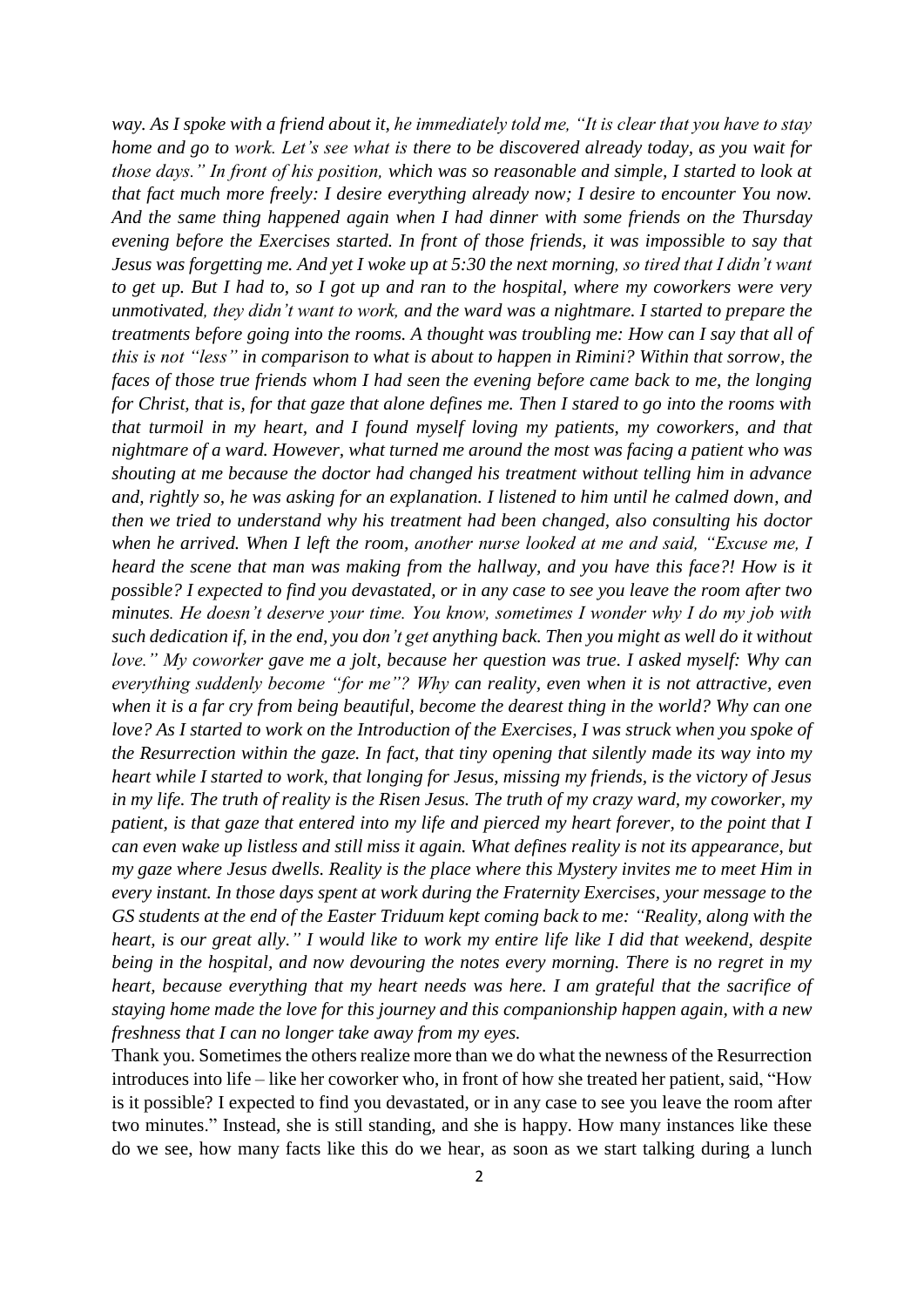together or with a group of friends! I will read you one of these facts, which you can see in *Traces*, and which has to do with our persecuted friends. "A man from Mosul told me," says Fr. Douglas from Iraq, "that when ISIS arrived in the city, his Muslim neighbor knocked on his door and told him, 'You have to leave, and I will take your house. If I don't do it, someone else will. If I see you again tomorrow, I'll kill you.' The man prepared to leave, packed his bags, and loaded his family in the car. But before leaving he knocked on his neighbor's door. 'Didn't I tell you that I would kill you if I saw you again?' And the Christian answered, 'We have been neighbors for 30 years. I didn't want to leave without saying goodbye.' The Muslim broke into tears. 'No, stay. I'll protect you myself.' And the other: 'No, we *were* neighbors. We are no longer so. The trust has been broken' ("We Belong Only to Jesus," interview of Fr. Douglas Bazi by Luca Fiore, *Traces*, May 2015, p. 9). Before leaving, he stops to say goodbye to the person who promised to kill him. Is this a concrete fact or a vague concept? The *Acts of the Apostles* are full of these episodes. Our own history is full of them: in the way we stay together, in the way people often face an illness, in the way one lives when he loses his job, in the way one faces daily life, in the way he gets up in the morning – the facts are numerous, really numerous. This deluge of facts is not lacking, so why don't we connect them to the Resurrection? It's as if we found ourselves in the predicament that I described in the Introduction. On the day of Pentecost, did the disciples act that way because they were drunk? Was that the reason for their "newness"? What do we need, in order to be able to recognize the Resurrection in concrete facts, and not just as the repetition of a concept that is ultimately empty? This tells us what sort of work each of us has to do. It's not that there aren't many things that happen, but we often take them for granted, as if they were obvious – until one is touched by an illness, or loses his job, or experiences loneliness, or his family falls apart. Then perhaps he starts to realize that many things weren't that obvious, and he starts to understand what the Resurrection consists of. However, as Fr. Giussani used to say (I quoted it during the Assembly), it's not so much a theoretical reflection that will help us, but starting to recognize that it is necessary to do the work that we talked about at the Exercises. A question like the one about the Resurrection shows us the significance of the work that needs to be done. As you can see, not even the clearest proclamation of the Christian faith – Christ's Resurrection – simply asserts itself on its own, and repeating it formally is not enough to make it become crucial for our life. That is why Fr. Giussani, who knew our historical situation well, said that we no longer understand the meaning of Christian words – and the Resurrection is one of faith's key words. We no longer understand it, we who continue to have a relationship with the Christian fact – so just imagine how it is for other people, for example the Chinese. For a Chinese person, the word "resurrection" is something totally beyond verification. Fr. Giussani says, "Faith cannot cheat [faith cannot cheat!], it cannot tell you 'It's like this,' and win your approval just like that. No! Faith cannot cheat because in some way it is tied to your experience. In the end it's as if it were to appear in court with you as the judge, using the criterion of your experience" (L. Giussani, *L'io rinasce in un incontro.1986-1987* [*The "I" is Reborn in an Encounter*], Bur, Milan 2010, p. 300). I insist – it's not that we haven't heard people's witnesses a million times or that we haven't seen anything, but this is not enough. If one does not have a personal experience, then not even being together is enough, because one can participate in a companionship and say that it is vague. If the fact of being together does not prompt us to do the work that Fr. Giussani indicates to us, if it is not a constant invitation to verify, then we will not find an answer to our questions. It has "to appear in court with you as the judge, using the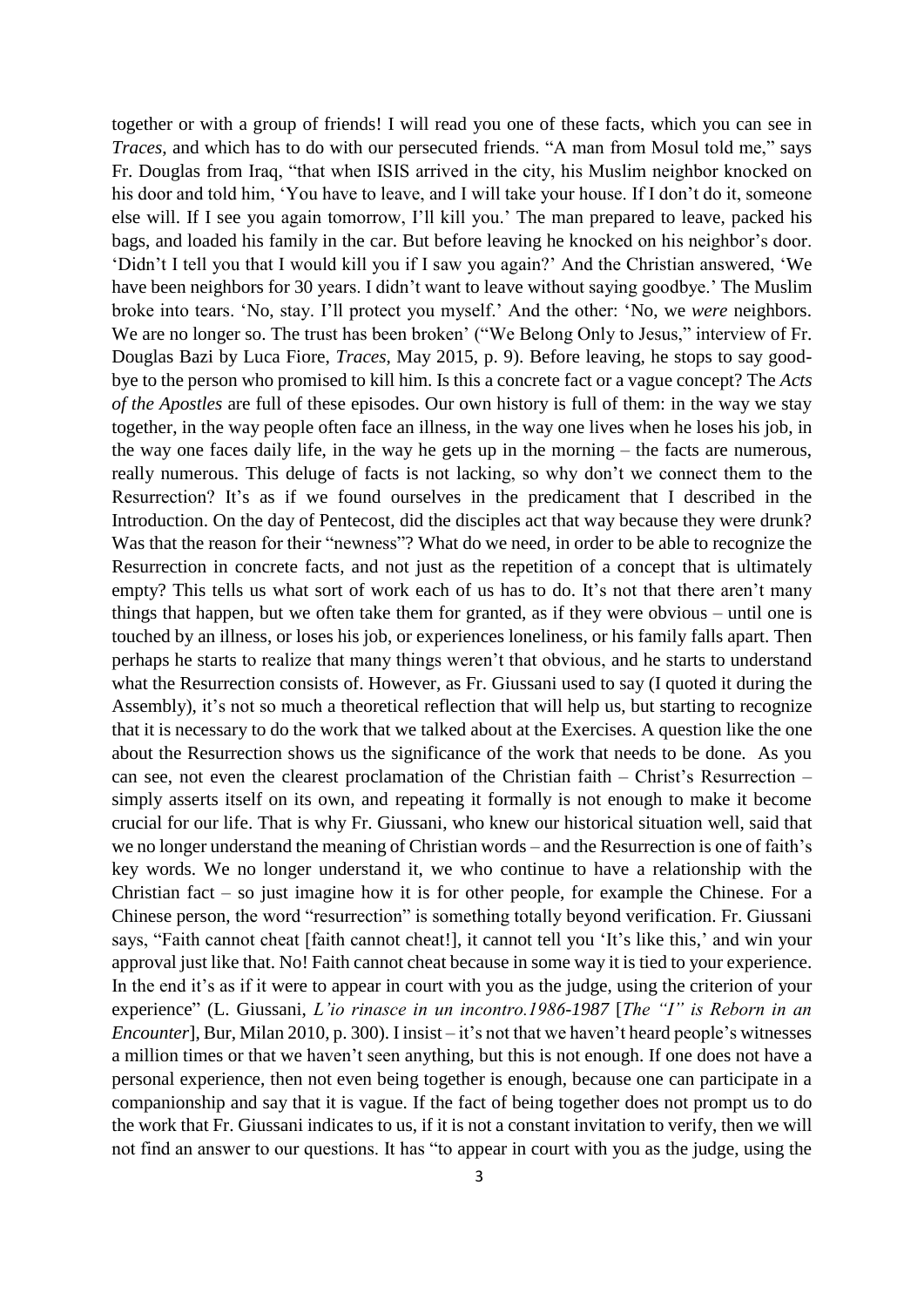criterion of your experience," says Fr. Giussani. However, "neither can you cheat, because in order to judge it you have to use it [you cannot repeat it as empty words – no, you have to make a judgement, you have to use it], in order to see whether it transforms your life you have to live it seriously; not faith according to your interpretation, but faith as it was handed down to you, authentic faith. This is why our conception of faith is directly connected with the hour of the day, with day-to-day life as we live it [if we don't see what the Resurrection is *there*, then no one will be able to convince us. He gives an example]. If you fall in love with a girl [at a certain point, you cannot see how], […] faith changes that relationship [let's think of the list of things mentioned in the first letter that I read to you this evening: the relationship with a husband, work, children; if you don't see how faith changes life, making it better] […], if you have never been able to say, 'How faith makes my living more human!' if you have never been able to say this, then faith will never become conviction, […] and will never generate anything because it has not touched the depth of your 'I'" *(ibid., pp. 300-301)*. Then, we need to answer these questions by verifying what is proposed to us. However, in order to verify it, I must first open myself to this possibility. If I open myself to the possibility of taking seriously the fact that Christ is risen, then in the face of an illness, or my job situation, or loneliness, or the anxiety that I feel, I start to see that some people live these challenges in one way, while I live them in another. Recognizing this difference is a matter of attention; the fact that I realize it is a matter of having an inner compass, a detector, because otherwise – as you can see – everything becomes the same. However, if everything is the same – pay attention to how important this is for our life – the reason that brought Fr. Giussani to create the Movement – that is, to show how faith is relevant to life's needs – collapses. If we don't see this relevance, then how can faith be interesting for us? This is precisely why we start working on the Exercises.

I received another question about the Resurrection: "How can you say that what demonstrates the truth of what we celebrated at Easter – that is, the fact that it is real – is the event of a people?" In fact, at the Exercises, in order to show that what we celebrated at Easter is not just a rite, not just a devout remembrance, but has the real consistency of a fact, I stressed that its clearest demonstration is the event of a people. The letter goes on, "As soon as I read this phrase, I was startled. If I think of my infinite need, I would never think that a people could be the answer." We didn't say that a people is the answer! Do you see how we change the interpretation? We said that a people is the sign of the fact that many encountered the answer in the Risen Christ, and that that people would not be possible without His resurrection. "Thomas, come here, put your finger here," "Peter, do you love me?" "Mary Magdalene!" "Mary, wake up!" One by one. It's not that, since they were alone and bewildered, they decided to get together, and this gave rise to a people as the answer to the need that they had. No! That people found the answer in the encounter with the Risen Christ, and then started to live in a certain way. The people that finds the answer in Christ demonstrates the truth of that event, which we cannot grasp except though the effects that it produces. Because no one witnessed the resurrection of Christ when it happened. The disciples laid Him in the tomb, and when they came back, the tomb was empty. Nobody saw Him at the moment of the resurrection. That is why Christ's resurrection is a very special, unique event. It's not the 'resurrection' of Lazarus, that is, the resuscitation of a corpse so that afterwards you can meet him on the street. Christ's resurrection is a unique event in history: a Man who was in the tomb entered the world permanently. He rose from the dead and lives forever, unlike Lazarus, who came back to life, but in any case had to die again – it would be a small consolation, prolonging your life for a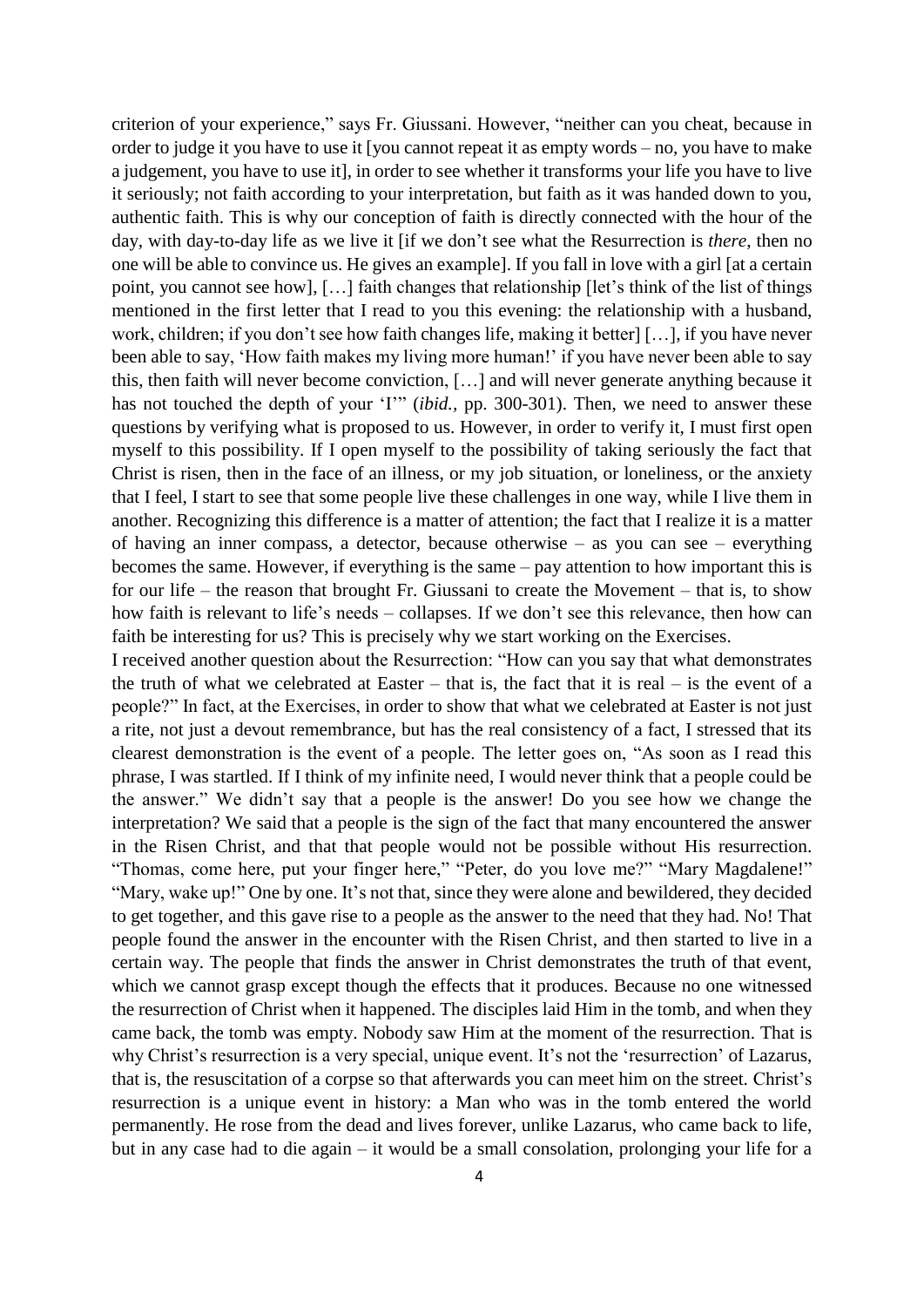while, as medicine can do now, postponing the end for a few months, or a year. Christ's resurrection is a totally different event, which is not immediately and directly witnessed. We recognize it because He appeared to the Apostles, and also by the signs that the Risen Christ gave them, and that they witnessed to the world. How do we know that the Apostles aren't messing with us, making up the fact of Jesus' resurrection? Like the objection that we read in the Gospels: Did someone steal Jesus' body? Everything that originated after His crucifixion would be impossible if Christ hadn't risen. Thus, for the next School of Community, we will go over the first chapter [Chapter 4] of the second part of *Why the Church?*, in which Fr. Giussani responds to this question. How can it be explained that, from the very beginning, the Church presents itself in history as the continuity of Christ, and what is the relationship between the Resurrection and this continuity in history? The answer is not the people, because the only answer that the Christian faith offers to each member of the people is the Risen Christ. It's not the "utopia of the companionship;" the companionship is not the answer to man's need, because we all have to die. The companionship, the Church, is the place where the fact that Christ is risen is testified, otherwise we wouldn't be here. It is crucial that we understand this. Another person writes, "'What can demonstrate the truth, that is, the reality of what we celebrated at Easter? Only a fact. The event of a people, like the one that we saw in Saint Peter's Square.' [He is quoting the Exercises.] No! I don't agree. Ten people or a million do not confirm or deny anything." I completely agree. What conclusion do we draw, then? This is a way of reasoning that doesn't make any sense! The point is what kind of people gathered in Rome and what they demonstrate. Certainly, if we don't do what Fr. Giussani told us many times – that is, work "on the instrument of thought," on the way in which we reason, on how we face reality – then not even the clearest things will be able to convince us of anything. Then we say, "No!" Listen to what Fr. Giussani says: "Primarily, the Church presents itself in history as a relationship with the living Christ. […] But a devout remembrance [he gives a list of some of the possible interpretations of that original group of people that is called "Church"] of an individual would not have been enough to keep that group together under such difficult, hostile circumstances, even if it had been supported by the desire to spread the Master's teaching [as if the Church were some sort of Platonic circle]. In the eyes of those men, the only teaching that could not be doubted was the presence of their Master, Jesus alive. And this is exactly what they transmitted: the testimony of a Man, present and alive. [We can think that they are messing with us or that they are telling the truth, but what is certain is that all of the New Testament's documents from the first century, written in Greek, are the witness of a group of people who say that a Man, a friend of theirs who had been laid in the tomb, is now alive, and they know perfectly how to distinguish what it means to say "Lazarus is alive" and "the Risen Jesus is alive." They aren't confused about it!] The birth of the Church is none other than this company of disciples, this small group of friends who stayed together even after Christ's death. Why?"(L. Giussani, *Why the Church?*, McGill-Queen's, 2001, pp.66-67). Each person has to find an answer to this. Let's think of the example that Fr. Giussani gives in *The Religious Sense*: if one of you gets home tonight and finds a beautiful bouquet of flowers on her nightstand, then she has to explain its presence. She goes and asks someone else who is home, "Who brought me these flowers?" Why do you ask, if what you see is just the flowers? Why are you sure that there is a "who," if you don't see him? You can give a thousand interpretations, but until you find an adequate explanation for the presence of those flowers, you will have no peace. The same happens with the Resurrection. Those people start to live a certain life, and the bouquet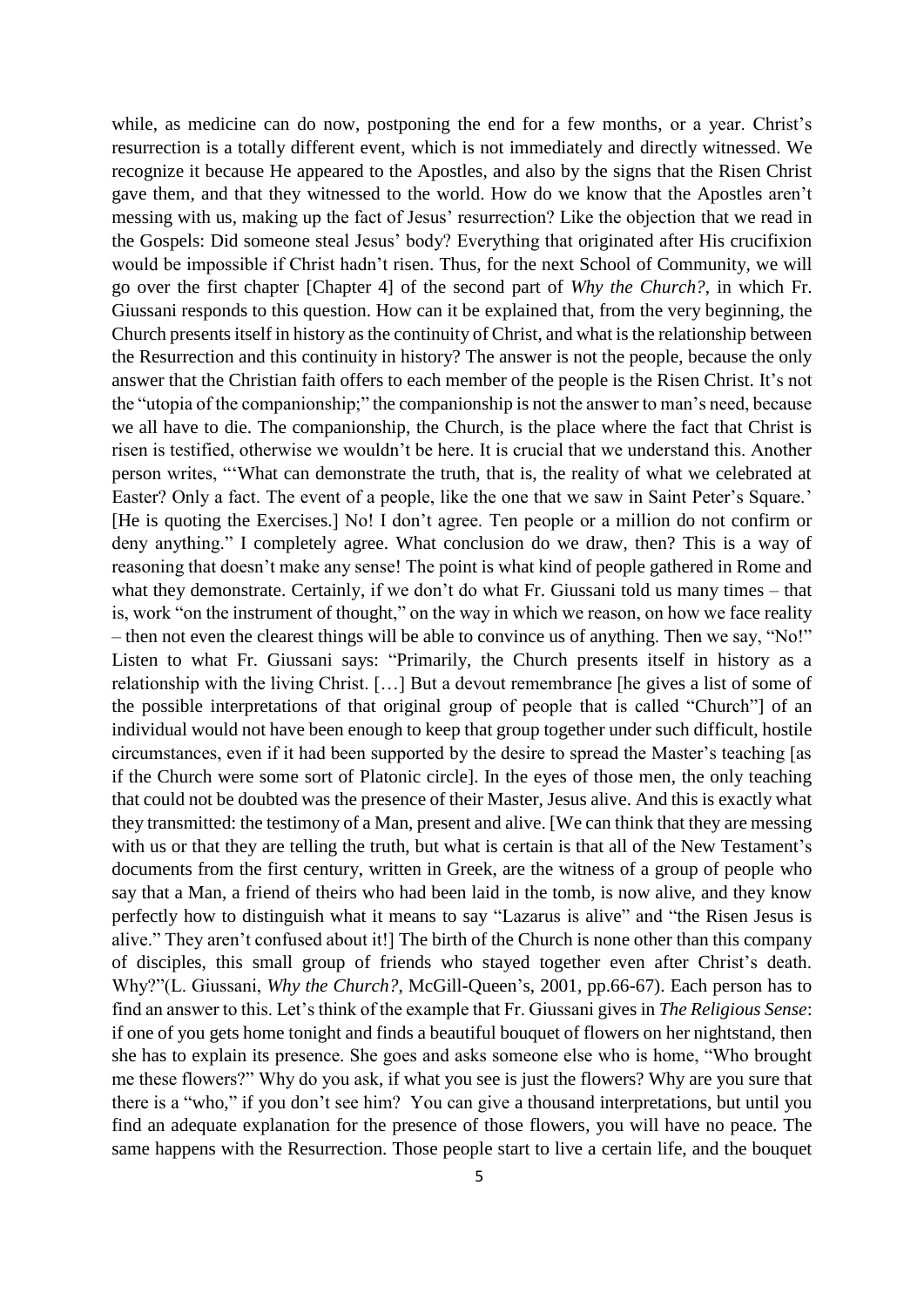of flowers is nothing in comparison to the newness of life that they demonstrate. "Why? Because the Risen Christ made Himself present in their midst" (*ibid.*, p. 67). Even if someone dislikes this interpretation because it is Christian, the question remains. It would be as if someone asked, "Who put those flowers there?" and was answered, "Why do you wonder about it? They are there because they are there." He wouldn't feel that this answer was adequate to his question. Not just any answer is enough. Even if you don't agree that the Risen Christ makes Himself present in their midst, the question remains, 2,000 years ago as well as now. Because those who live in Christ and recognize Christ risen live a certain life and stay together in a certain way. Why? Fr. Giussani continues, "Christ remains in history […] with the historical, living face of the Christian community, of the Church. Through their lives and their testimony, those first disciples, that small group of friends, communicate to us that God did not come down to earth just one instant […] [but that] He came […] to stay in the world." All of the stories in the *Acts of the Apostles* are "simply testifying to a familiar presence still with them" (*ibid.*, pp. 67-68). Many have written about what happened to them at the Exercises: they can't explain why, but they went home as different people, they resumed their life in a different way, and they can face life's circumstances in a different way. This fact, the presence in history of individuals who have changed, and of the people to whom they belong, this reality that is not in the past but in the present, will be what constantly challenges the reason and freedom of whoever encounters it. If one comes upon people for whom Christ's resurrection is a fact, then the question that arose at the beginning of the *Acts of the Apostles* – 2,000 years ago as well as today – will present itself again, as we saw in the DVD *La strada bella* [*The Beautiful Road*]. So, what do we need in order to understand this?

*I need to tell you, thanking you, what I brought home from the Fraternity Exercises. Even if I was affected by the exhortation of our local leader, who stressed how we needed to ask everything of this gesture, for many weeks I had been experiencing the position that you have often emphasized: we will not understand anything unless we are striving to understand. I had faced the gesture without this tension – despite the joyful and friendly embrace of my group – accepting deep down the idea that, in the end, I would bring home something good, but surely nothing definitive. Now listen to what happened to me. I must say, first of all, that I am 54 years old and I have been in the Movement forever (I participated in the CLU in Pisa), I am married and I have one son, and I still carry within me all of the wounds that I have accumulated over the course of a lifetime. However, there is one wound that haunts me, and it was reopened precisely on that Saturday evening, causing me to be deeply distressed and discouraged, not so much for my inconsistency, but for the abysmal, unbridgeable disproportion between the journey of conversion to which I am called and how I live. So much so that, the next morning, the wound was so evident that at breakfast, not one, but two people noticed and asked me if I was feeling well, to which I mumbled "yes," but without the courage to look them in the eyes. I listened to the Sunday morning assembly with the attention of an amoeba. During the return trip, I was asleep, like in Guccini's song. Even if, back home, I recounted the beauty of the gesture, my wife, who knows me, understood right away that things hadn't gone fantastically. However, precisely because she knows me, she made the quick judgement that my problem is always the same nonsense and, saddened, she let it go. With this heavy heart, I went to the office on Monday, and I couldn't help judging the entire situation pragmatically. On the one hand, there is the suggestion, deformed if you will, of my evil. And on the other hand? What do*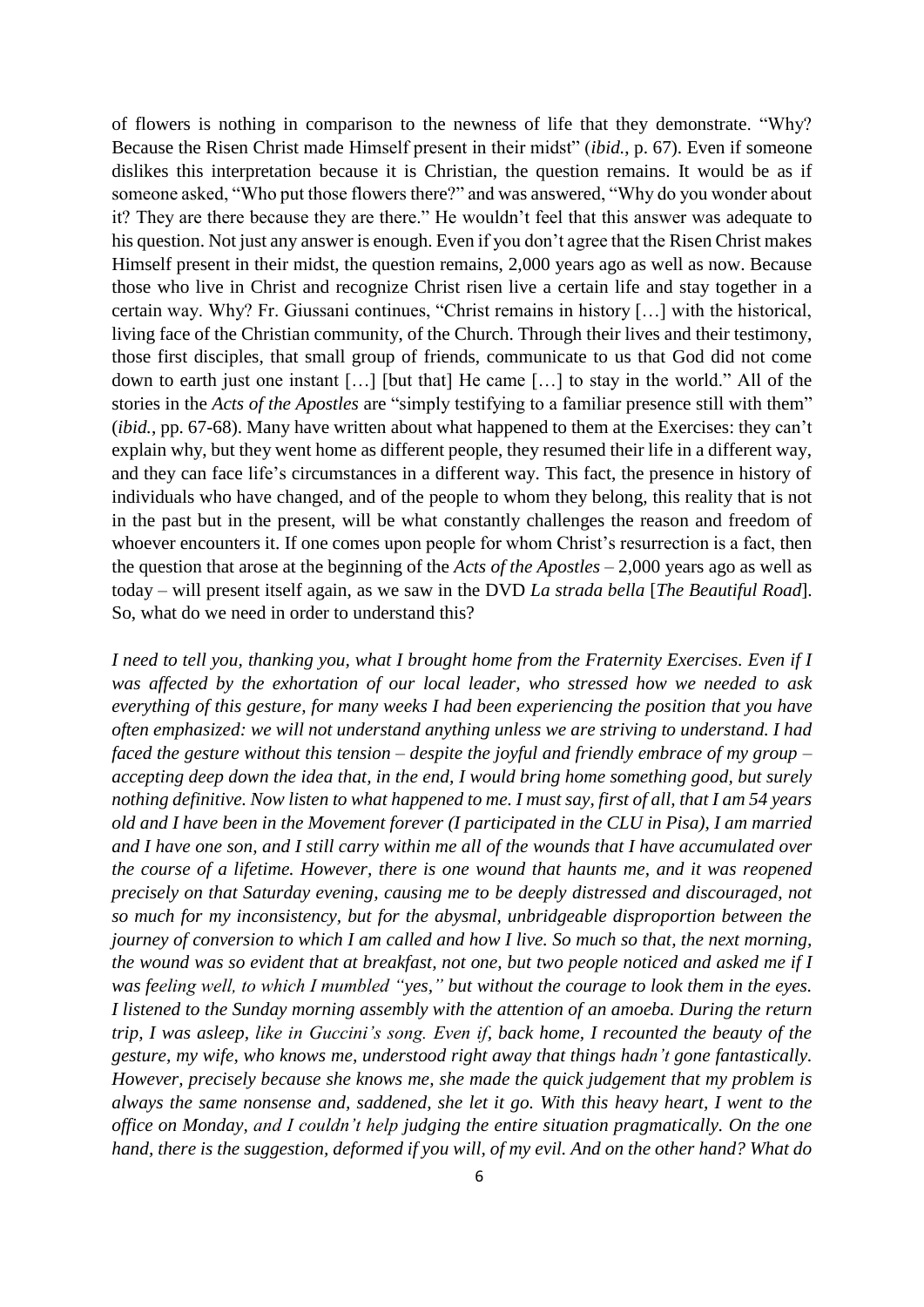*I put there? The suggestion of a beautiful gesture, perhaps magnified? Does this mean that, in the end, my human structure is the sum of two suggestions? But His presence, living and able to be experienced, is something else. It is something else, and this is what I need. Then, I don't know how to explain it – like now – but I was moved to tears, and I felt extremely grateful for our history, for the truth of that dynamism that the Holy Father recalled, through which the Mystery takes hold of me precisely where I thought it was impossible. It is the same thing that Fr. Giussani said in the 2013 Fraternity Exercises: "The Lord allows our mistakes and our sins as the strangest, but most dramatically operative, the most pedagogically effective way of deepening the sense of our relationship with Him. We are so tenacious in our self-love that without the experience of our limits, we would not say with authenticity, 'God, You are everything,' and 'I am nothing'" (L. Giussani, in J. Carrón, "*Who Will Separate Us from the Love of Christ?*", Fraternity Exercises 2013, p. 51). It's as if, until I made that judgement, my flesh had been missing in the beauty and solemnity of that gesture. Then I lived the whole day with attention, with tension, happy for the people whom I had around me. The first consequence was that, when I went home and my wife asked how I was doing, I couldn't help answering, "Very well," looking her in the eyes, and loving her even more. This and little else was enough to convince her to register for the Exercises for Workers. Now this dynamic is not mine, is not my own work. I can only learn it, ask for it. And this is the only place, the only one that I have encountered, that makes it possible, where my humanity is regenerated when it lets itself be embraced by the presence of the One who makes everything. A place like this has to be sustained. I don't see any other plausible reason for settling my contributions to the Common Fund, which, until yesterday, was as empty as a bottomless well. I have already done this. I am sorry, but only now have I understood more clearly the importance of this matter.*

We can participate in the gesture, as you said, without being there. What was missing from the beauty of the gesture was your flesh. When the flesh begins to be present, then one starts to become aware. And when one lets Him in, when one lets himself be embraced by the presence of the One who makes everything – as Fr. Giussani says – then the person who accepts this will not have to adhere to faith without reasons, but instead will be able to see what it originates in life, and then he can decide whether or not it is reasonable to recognize Him, to adhere. That is why Fr. Giussani never promised that this would be automatic, just as Christ never did, because then it wouldn't be worthy of man. It is only a presence that asks to be embraced with the simplicity of a child that Fr. Giussani mentions in speaking of the Resurrection. It is "a childlike intelligence" that must be recovered in order to look at things in a true way. "[It] is called 'faith'" (J. Carrón, *A Presence within the Gaze,* Fraternity Exercises 2015).

*At one of the recent Schools of Community, in talking about Rome, you used the expression,* Roma locuta, causa finita est, *that is, Rome has spoken, therefore there is nothing more to discuss. This expression, this judgement, slammed into me, and started to work within me a great deal, both with regard to the fact of Rome and to the things that kept happening, and it has become my way of looking at things precisely as a hypothesis. What struck me the most was how…how much this hypothesis was able to affect me after it entered into me.*

Pay attention! As soon as she agreed to let this hypothesis in… Fr. Giussani proposed faith to us as a hypothesis. What for him is a certainty, certainty in the totality of the Church to the point that it is called "dogma," he proposed to us as a working hypothesis that we need to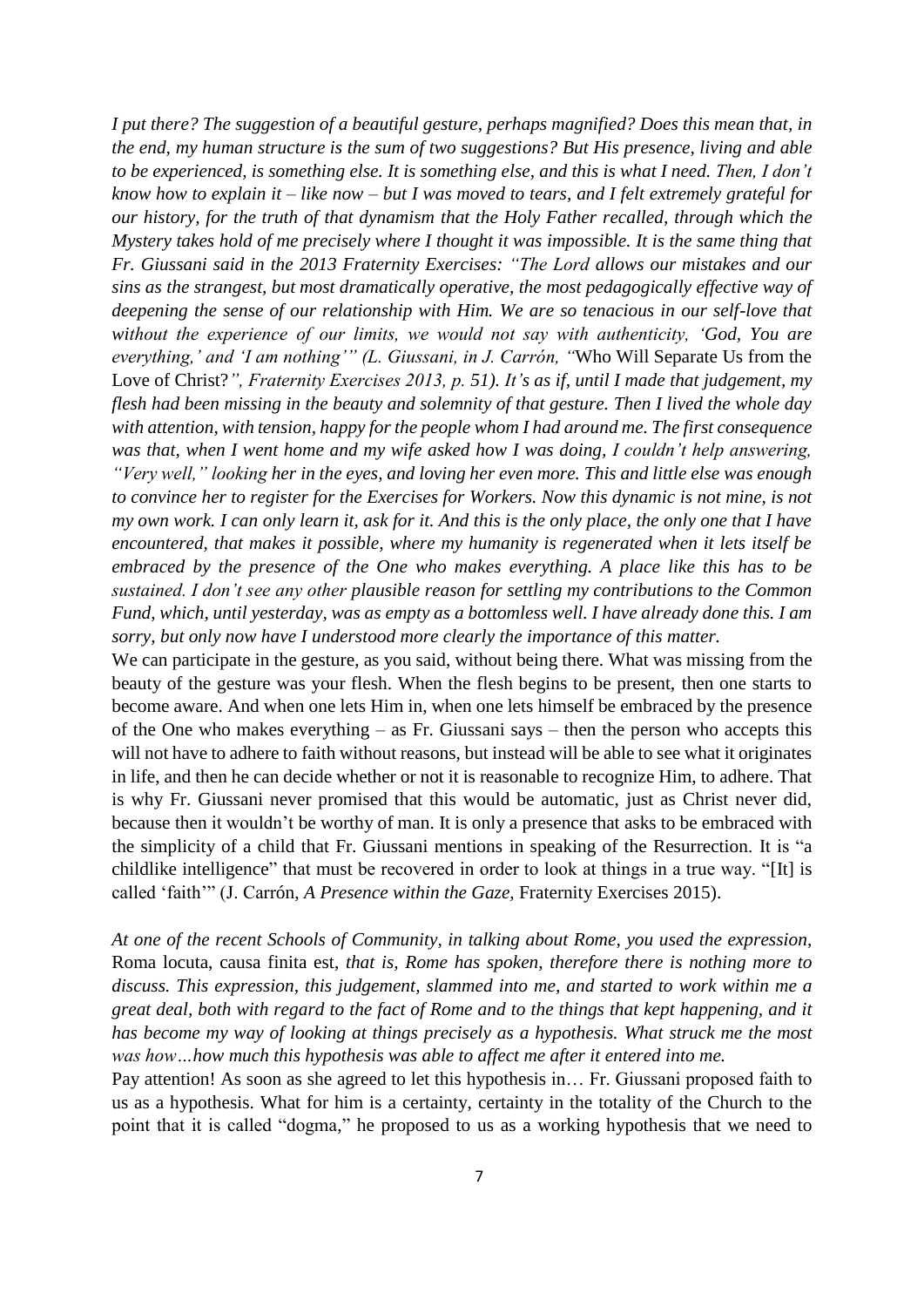verify, so that it can make the truth clear to our eyes. If we don't use this hypothesis, then it cannot become clear, that is, the hypothesis cannot find confirmation if not in verification.

*In fact, it was confirmed in me, because from the moment in which it entered into me, as I said, it affected me very deeply. I will give an example of how I perceived, how I noticed, that this*  Roma locuta *has been able to affect me. I noticed that, in me, the collapse that we have been working on starts… I become aware of this collapse when I realize that I have distorted the reality that I have in front of me. For example, it happens with people, when I realize that I distort the other into what I would like to see in that person, or into how the relationship with him should happen. Instead, when I stay in front of things with the* Roma locuta *position, that is, for what I am, then I experience that reality is my ally, and it is as if the possibility of a totally new engagement and discovery opens up for me. There are several facts that I have recorded that were introduced by this gaze of* Roma locuta*. I will recount only the two main ones. The first is that this gaze opens up an unstoppable new self-awareness in me, also as a possibility to know myself. For example, it happened that I found myself in a predicament where I felt exposed in ways that are intolerable to me – and yet, facing it with this position made me remember who I am, and therefore I could know myself. The second fact that I noticed is that, when I have this position, when this judgement enters, it is as if a common thread forms between the various things, and I become aware of real things, of the objects around me, of the nuances in the words of the person who is speaking. It is as if things were not just something secondary, but take on their own life, by becoming part of a unified horizon. Let's say that these facts, judged "in court" by my experience, convince me.* Why?

*They powerfully convince me, because no other way of looking, or other interpretation, has this power.*

We can assume the affirmation of the Resurrection, or the Pope's speech in Rome (and after he spoke, all of the discussions were unnecessary), as a working hypothesis, and this will make the truth of experience emerge before our eyes – or we can use it as we please. In this case, though, we will never verify what we are told, but only our thoughts, and the result will be what we often see! The beginning of this work has already helped us to identify the way in which we can verify. So, if we aren't entirely intent on seeing in which situations, in which facts, it is demonstrated before our eyes – in my experience or in other people's experience – that Christ is risen, and what made me become aware of it, then even if we have talked about the Resurrection, nothing will remain. Faith in the Resurrection doesn't grow by repeating a discourse about it. Faith grows like the faith of the disciples grew, by seeing the signs, by seeing the facts, so that the question that they couldn't – and we can't – help asking burst and bursts forth: "Who is this man?" This opened them to recognize that not just any answer was able to give an adequate explanation for that fact – yesterday as well as today. This requires that we seriously engage in the process of verification in our experience. No formal repetition – as we can see – not even that of the Resurrection, can be enough, because it can become something vague.

I will conclude with a letter that introduces the flier *Ripartire dal basso. Implicarsi per il bene comune* [*Beginning Again from the Ground Up: Getting Involved for the Common Good*], which we prepared for the administrative elections. Some people have already started to use it, and this letter is from a friend of ours who has held political office. It can help us in the work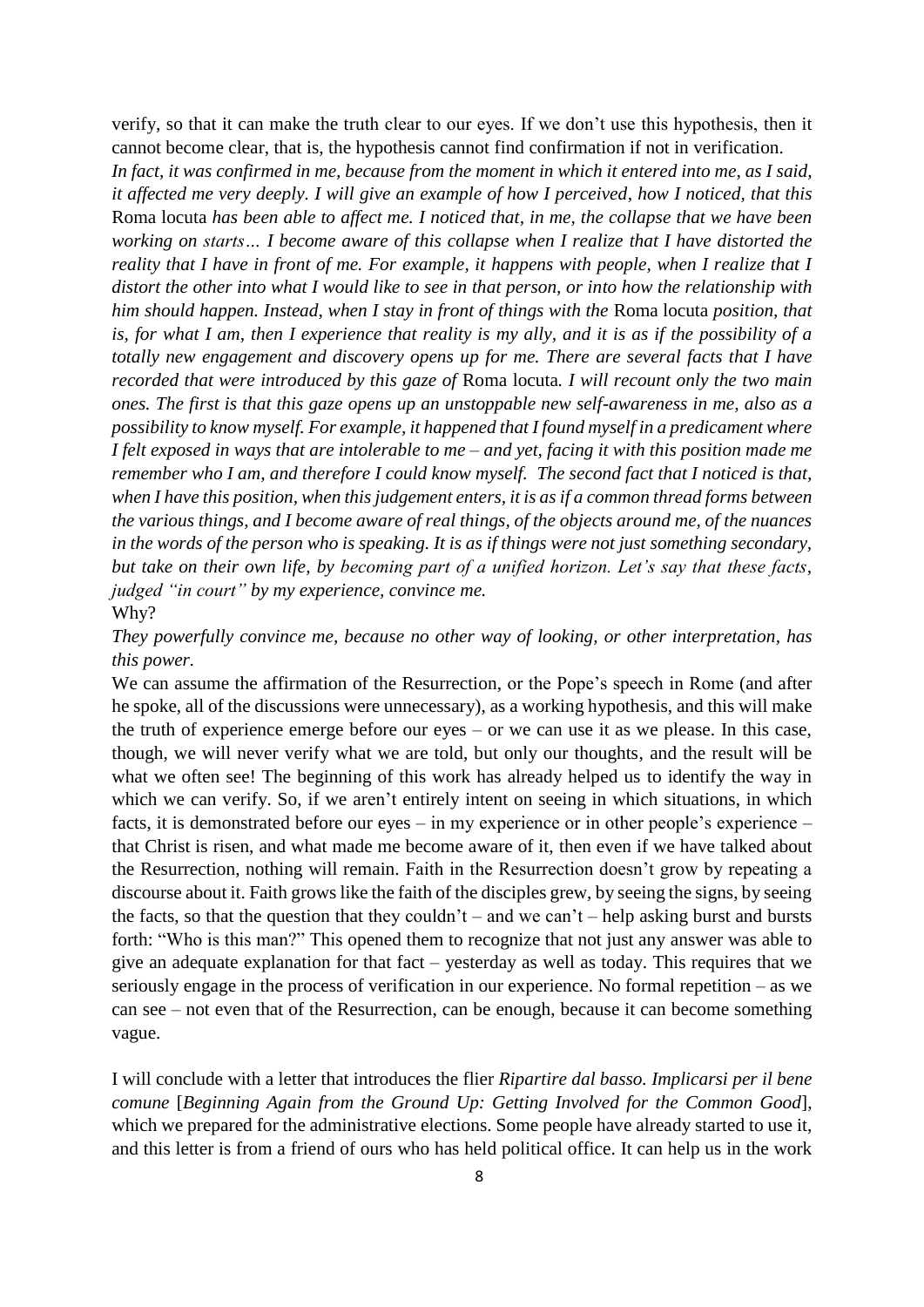that awaits us. "I take the liberty of writing to you because I feel the need to thank you for the flier on the administrative elections that the Movement released. After the bitterness with which I lived the conclusion of my experience as administrator for the Region of Lombardy – which, despite the limits and the mistakes, I continue to consider the most concrete attempt made in our country to manage a complex institutional reality by starting from the principle of subsidiarity, not just affirmed in theory, but concretely outlined – this appeal to the value of good politics made me relive the profound motives of the beginning of my commitment as a local administrator 40 years ago, in the administrative elections of 1975. At the time, my 'yes' to the proposal from the Movement, which was in answer to a clear request from the Bishops, was a natural development, in a different setting, of what I had lived for years in the experience of charitable work: life has meaning as sharing in the needs of those whom the Lord causes you to meet. After many years in politics (I no longer have a political role, but I continue to work in the field of public institutions), I can witness with certainty that politics is either the expression of charity, or it becomes like a cancer that eats away at your humanity. I hope that this judgement that you offered for our reflection may contribute to giving birth to a new generation that is willing to commit their lives to the service of the people through politics and public institutions. It would be terrible if, out of a mistaken sense of purity, we left these areas to those who, with greater or lesser ability to conceal and deceive, in the end seek only their own power and personal advantage. Cordially…" As you have seen, the text by Pope Francis contained in the flier is really an invitation to this commitment. We often ask what we can do. Starting from the administrative elections, we can begin to live a possibility of dialogue with anyone.

The next School of Community will be on Wednesday, June  $17<sup>th</sup>$  at 9:30 pm. We will continue to work on the Introduction of the Fraternity Exercises, as well as on the beginning of the second part of the book *Why the Church?,* the chapter entitled "The Continuity of Jesus Christ: Root of the Church's Self-Awareness" (pp. 65-71), which contains the answer to the question that emerged today.

Pentecost Vigil. As you know, the Movement has adhered to the Italian Episcopal Conference's proposal to participate in the Pentecost Vigil on Saturday, May 23<sup>rd</sup>, to pray for our martyrs of today and for the Christians who are persecuted. You can follow the news and witnesses through social networks by using the hashtag #free2pray; it is useful both to get information about the vigil and the meetings that are being organized, and to make people aware of the initiatives and witnesses of a living faith that come from the most wounded areas of the world. In the May issue of *Traces* there is a *Close Up* (from which I read a witness earlier) dedicated precisely to Christians who are persecuted, with stories, witnesses, and contributions that help us to understand the concern of which Pope Francis continues to remind us. For this reason, we exhort everyone to make an extraordinary effort to circulate the magazine during the upcoming weekend. With regard to the vigils, each person should find out what proposal the Church is making in his diocese, or should promote this initiative if nothing has been organized.

*Ripartire dal basso. Implicarsi per il bene comune* [*Beginning Again from the Ground Up: Getting Involved for the Common Good*]. Even if the elections will take place only in some regions, the CL flier is a tool for dialogue about issues that we consider crucial for everyone,